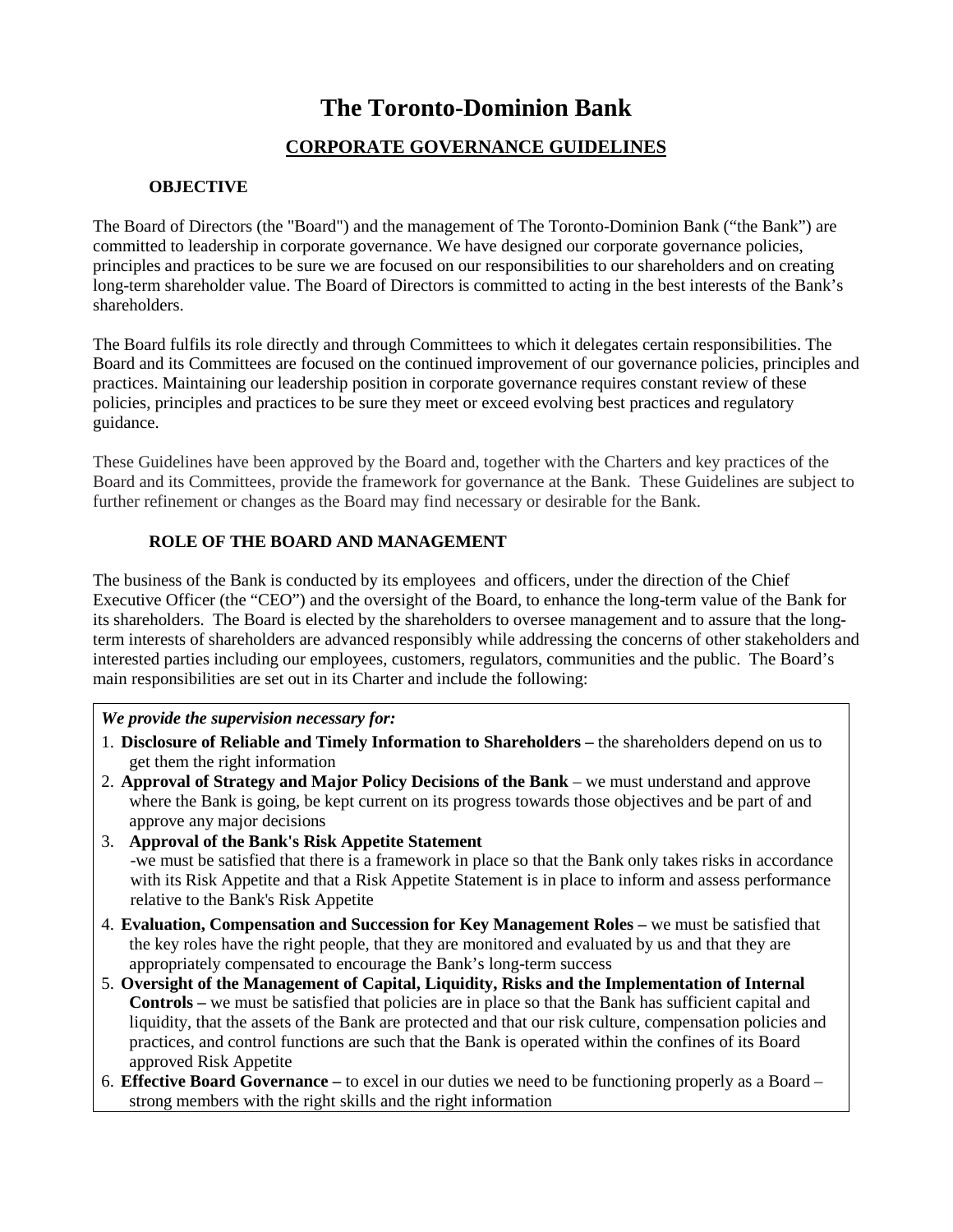### **OUR BOARD OF DIRECTORS**

#### **Director Independence**

The Board believes that it needs to be able to operate independently of management in order to be effective. In essence, this means we must be sure that a large majority of the Board and all Committee members are not part of management of the Bank and do not have relationships with the Bank that would make them personally beholden to the Bank or that would otherwise interfere with the exercise of their independent judgment. The Board has adopted a Director Independence Policy and delegated responsibility to the Corporate Governance Committee for (i) recommending to the Board independence criteria for directors, (ii) reviewing the Director Independence Policy, including as to the continued appropriateness of the director independence critera, and (iii) evaluating the independence of directors annually and as needed for director appointments during the year. Although the Board does not set a formal limit on the number of interlocking board and committee memberships, the corporate governance committee reviews them as part of its annual evaluation of director independence.

#### **Chairman of the Board**

The role of the Chairman of the Board at the Bank is to facilitate the functioning of the Board independently of management and to maintain and enhance the quality of corporate governance at the Bank. The Chairman's key responsibilities are set out in the Charter of the Chairman of the Board. The Chairman of the Board must be independent and must be appointed annually by the non-management directors of the Board. The Chairman of the Board shall chair every meeting of the Board (including in-camera sessions) and the annual shareholders' meeting. The Chairman of the Board is also the Chair of the Corporate Governance Committee and serves, as a member of the Human Resources Committee.

#### **Board Size and Other Board Composition Considerations**

#### **Board Size**:

The Board is required to have a minimum of 12 directors. The exact size of the Board is set by directors' resolution prior to each annual meeting on the recommendation of the Corporate Governance Committee. The Board size may be changed by the Board from time to time between annual meetings. In considering Board size, the Board balances the competing goals of keeping the Board to a size which facilitates effective discussions while at the same time offering adequate representation to meet the experience requirements of Board and Committee work in the context of the Bank's business and operating environment.

### **Composition of the Board and Recruiting New Directors**

#### *Approach and Process*

The Corporate Governance Committee recommends to the Board criteria for composition of the Board, annually assesses the overall composition of the Board by considering the competencies (e.g., skills, education, experience and expertise, such as industry knowledge and risk management) and personal attributes (e.g., age, geography, gender, members of minority groups, aboriginal heritage, and persons with disabilities) the Board needs to fulfill its wide-ranging responsibilities (as set out in the Board and committee charters), and identifies individuals qualified to become director nominees.

The Corporate Governance Committee must rigorously assess each candidate's ability to make a valuable contribution to the Board, including considering whether each new nominee can devote sufficient time and resources to his or her duties as a Board member. Upon the recommendation of the Corporate Governance Committee, the Board shall annually recommend the director nominees to shareholders and the shareholders can vote on each new director nominee at the annual shareholders' meeting.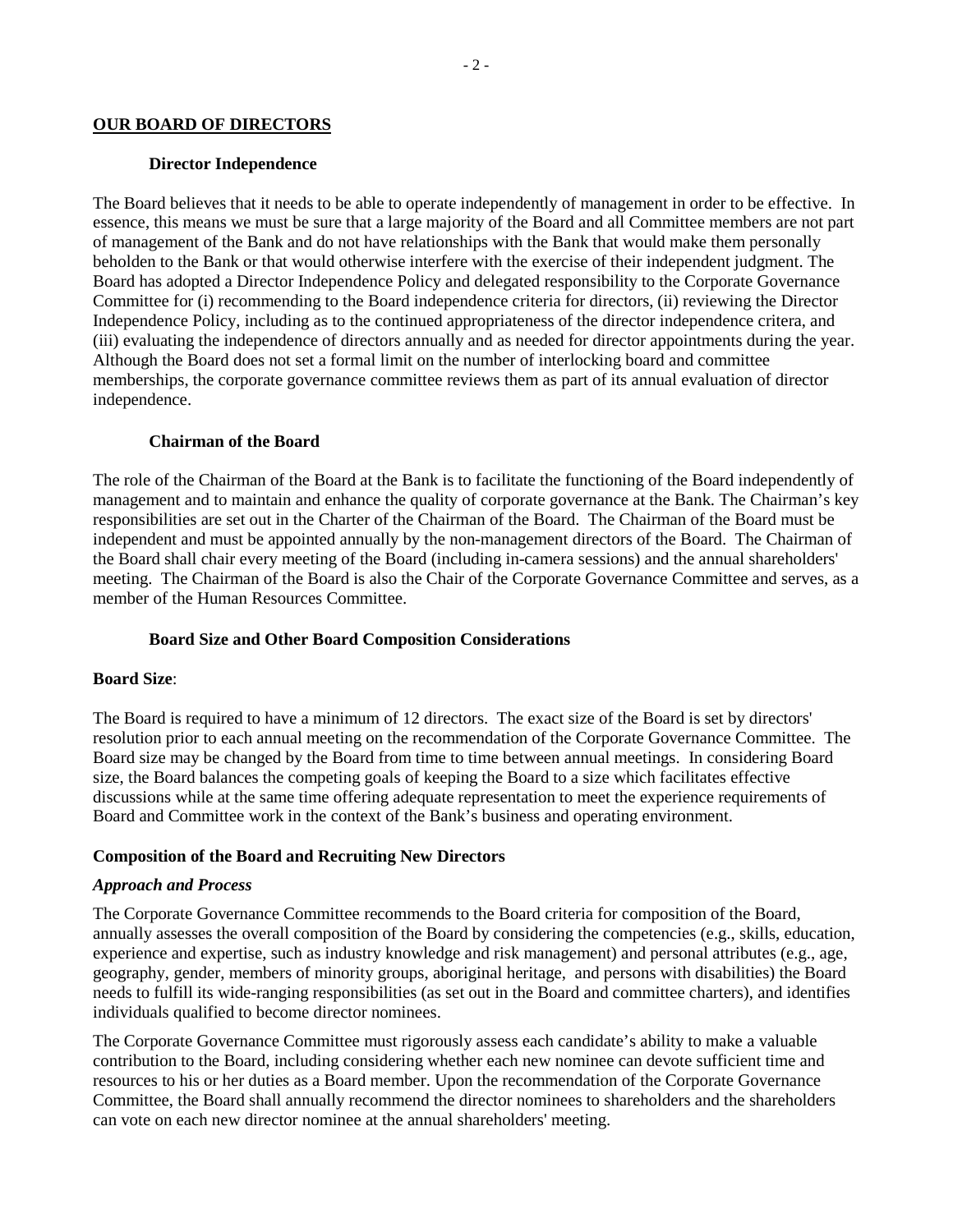In addition to identifying individuals qualified to become director nominees, the Corporate Governance Committee should satisfy itself that the directors of the Bank, taken as a whole, have the competencies most relevant in light of the opportunities and risks facing the Bank. The Board should strive to be constituted to achieve a balance between experience (e.g., qualities that can be valuable to shareholders when the Board is navigating complex and critical issues), on the one hand, and the need for renewal and fresh perspectives (e.g., qualities that can generate new ideas and business strategies), on the other hand.

# *Competencies*

With a view to recruiting needs, the Corporate Governance Committee uses a Skills/Experience Matrix as a tool to identify any gaps in the competencies considered most relevant to the Board, taking into consideration the Bank's strategy, opportunities, risk profile and overall operations. The Corporate Governance Committee should seek candidates to fill any gaps in the competencies of the Board, while also considering candidate personal attributes and perspectives.

The Board should be composed of members with a broad spectrum of skills, educational backgrounds, experience and expertise from a range of industry sectors and geographies that reflect the nature and scope of the Bank's business. Factors that form part of the consideration and review of the competencies of potential candidates are more particularly set out in the Skills/Expertise Matrix, which is disclosed in the Bank's annual management proxy circular.

# *Diversity Policy*

The Bank is committed to diversity and inclusion at all levels in the workplace and on the Board. This includes a commitment to ensuring there are no systemic barriers or biases in the Bank's policies, procedures and practices. The Bank believes that supporting a diverse workplace is a business imperative that helps the Bank and its Board attract and retain the brightest and most talented individuals.

The Corporate Governance Committee should consider diversity (including gender, as well as age, geography, members of minority groups, aboriginal heritage, and persons with disabilities) when reviewing qualified candidates for recommendation for appointment or election to the Board. The Corporate Governance Committee should also regularly consider anticipated Board vacancies, including Board composition, in light of its stated objectives and policies.

# *Other Considerations*

In addition to having the requisite competencies, all directors must meet the qualifications for directors set out in the Position Description for Directors of the Bank. This includes meeting the highest ethical and fiduciary standards as well as having sound judgment, knowledge of and inquisitiveness about the issues facing the Bank, and a commitment to the Board and the Bank. Non-management directors should strive to meet the standards for independence from management established pursuant to the Bank's Director Independence Policy. In addition to its own consideration of candidates to recommend for appointment and election to the Board, the Corporate Governance Committee may also engage specialized recruitment firms to identify candidates with particular competencies and personal attributes, including the diversity criteria indicated above.

Pursuant to the *Bank Act* (Canada), at the time of each director's election or appointment, a majority of the directors must be resident Canadians (being a Canadian citizen ordinarily resident in Canada). The directors shall not transact business at a meeting of directors unless a majority of the directors present are resident Canadians (except if a resident Canadian director unable to be present approves the business transacted at the meeting; and there would have been present the required proportion of resident Canadian directors had that director been present at the meeting). Each director must also be physically able to carry out his or her duties and responsibilities as a director and meet all *Bank Act* (Canada) director qualification requirements, including being of sound mind and not being bankrupt.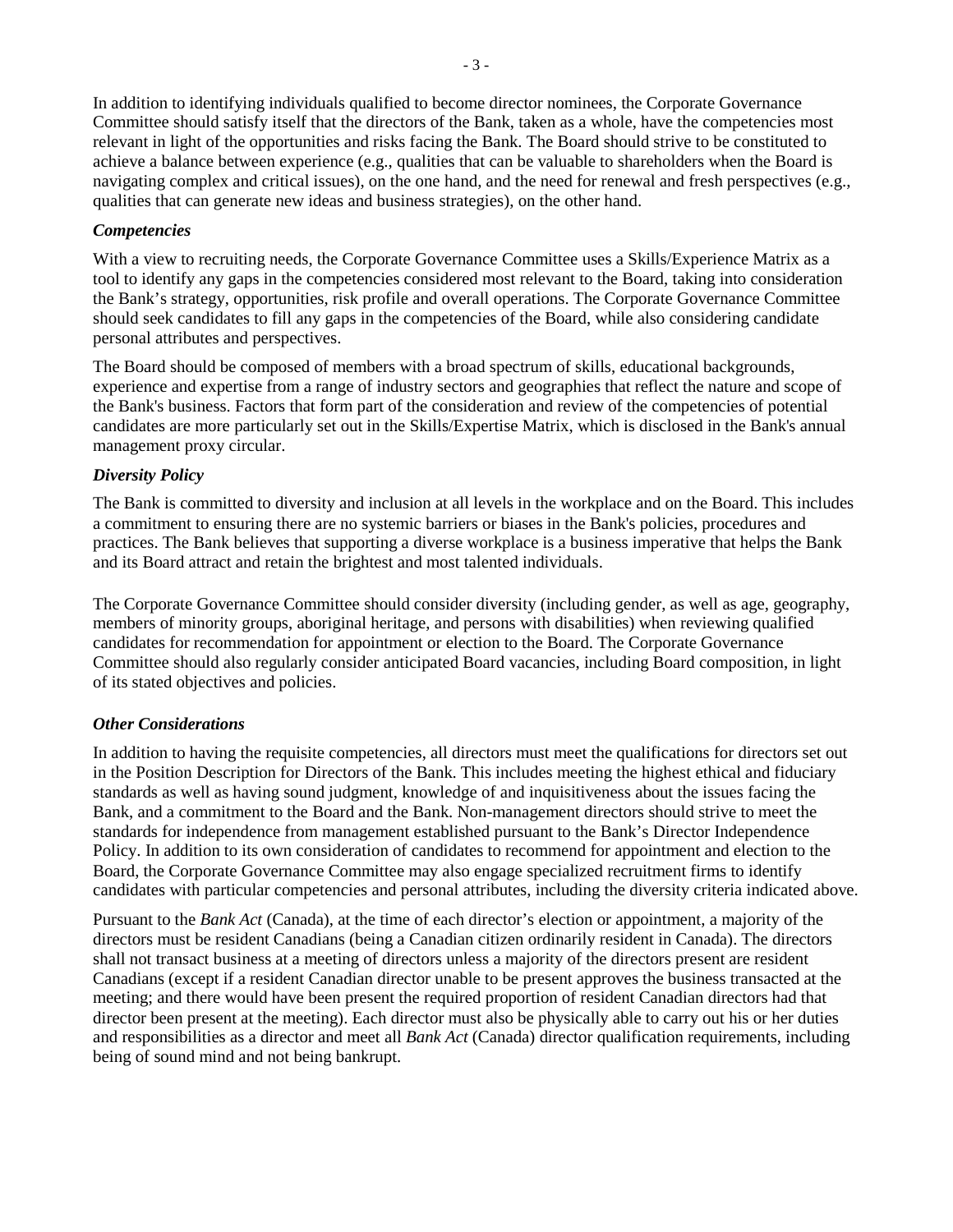# **Election of Directors and Majority Voting Policy**

If a director nominee in an uncontested election receives, from the common shares voted at the meeting in person or by proxy, a greater number of shares withheld than shares voted in favour of his or her election (i.e., the nominee is not elected by at least a majority of  $50\% + 1$  vote), he or she must immediately tender his or her resignation to the Chairman of the Board. The Corporate Governance Committee and the Board will expeditiously consider the director's offer to resign. The Board will accept the resignation offer unless there are exceptional circumstances, and the resignation will take effect as soon as the Board accepts it. The Board will make its final determination within 90 days of the relevant shareholders' meeting and promptly announce that decision (including, if applicable, the reasons for rejecting the resignation) through a news release. Any director who tenders his or her resignation pursuant to this policy will not participate in any deliberations on the resignation offer by the Corporate Governance Committee or the Board.

In the event any director fails to tender his or her resignation in accordance with this policy, the Board will not re-nominate the director. The Board is not limited in any action it may take if a director's resignation is accepted, including appointing a new director to fill the vacancy. This policy does not apply to a contested election of directors; that is, where the number of nominees exceeds the number of directors to be elected.

### **Director Conflict of Interest**

Directors shall not be eligible for election if they have a potential or actual conflict of interest that is incompatible with service as a director**.** 

Directors have an ongoing obligation to provide the Bank with complete information on all entities in which they have a material interest so that any conflicts they may have regarding these entities can be identified.

It is the responsibility of each director to submit a report to the Corporate Governance Committee whenever there is a potential or actual conflict of interest between him or her and the Bank. Reports should also be made where a member of management of the Bank feels compelled to bring an issue to the attention of a director or the Corporate Governance Committee. The issue, details of the situation and nature and extent of the interest must be declared and disclosed in reasonable detail along with any other relevant information. The Chair of the Corporate Governance Committee (or where the situation involves such Chair, another Corporate Governance Committee member appointed by the Chair) will lead the Corporate Governance Committee in a review and discussion of the report. The Corporate Governance Committee may require from the director any additional information it deems appropriate. After reasonable analysis of the report, the Corporate Governance Committee will determine an appropriate course of action for the director, always with a view to the best interests of the Bank.

Where a director's conflict of interest is manageable (for example, by the director being absent for certain deliberations of the Board), the director may be eligible for election and the Corporate Governance Committee will monitor such conflict. Should a conflict become incompatible with service as a director, the director will be required to offer his or her resignation. In doing so, the director will follow the procedures under "Resignation of Non-Management Directors" below.

### **Director Attendance and Preparation**

Directors must be committed to diligent attendance at Board and Committee meetings, and to full preparation for and participation in such meetings. If a director attends fewer than 75% of Board and Committee meetings during a fiscal year, the Corporate Governance Committee will inquire into the situation and take steps to work with the director to improve attendance. Attendance will also be taken into consideration in the nomination process. While the Bank does not restrict the number of public company boards that a director may serve on, each director must devote sufficient time to carrying out his or her duties effectively. Each director also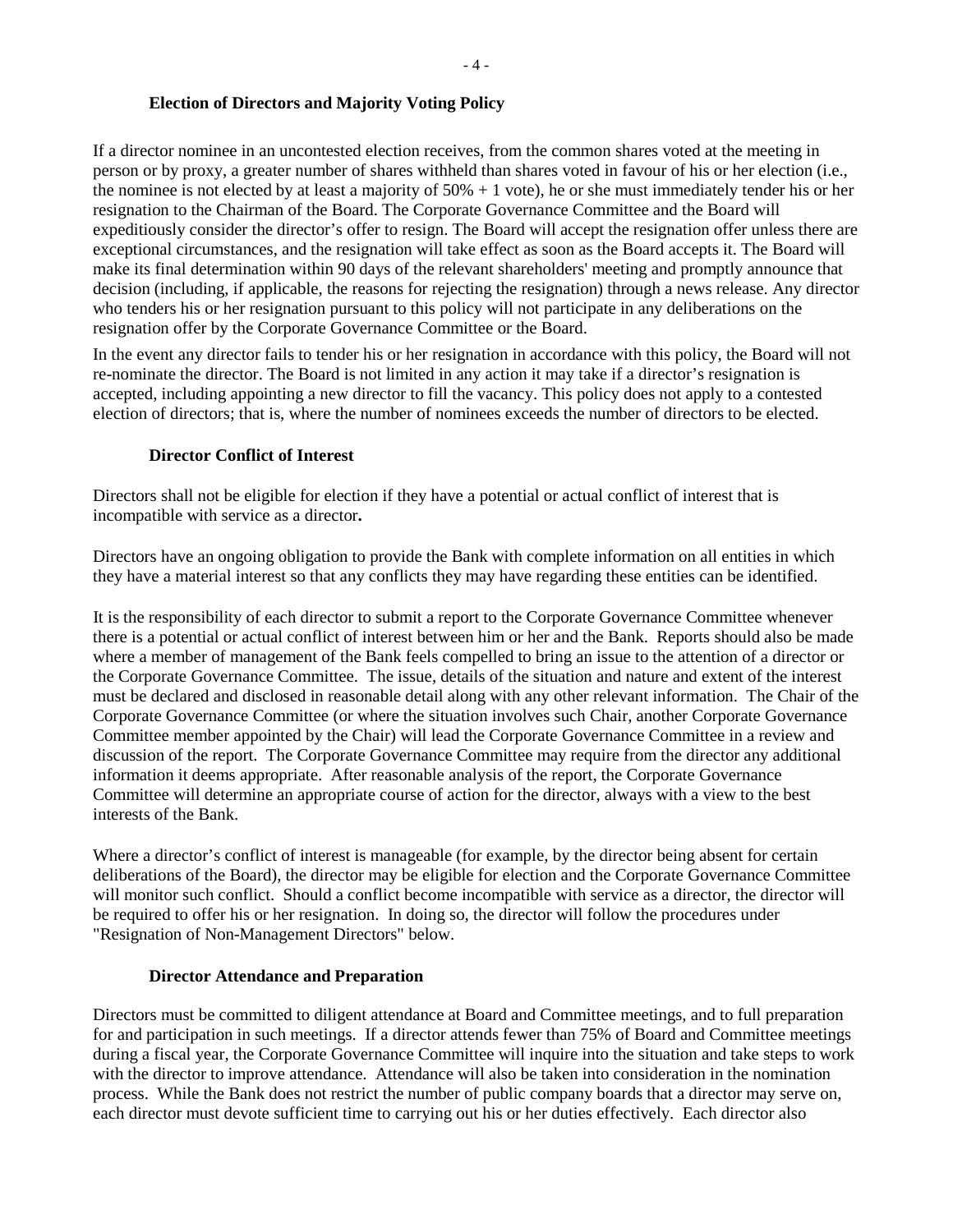commits to serve on the Board for an extended period of time if elected (see "Director Tenure" below). No member of the Audit Committee may serve on more than three public company audit committees without the consent of the Corporate Governance Committee and the Board.

# **DIRECTOR TENURE**

# **Normal Term**

Pursuant to the *Bank Act* (Canada), each director's term shall expire at the close of the first annual meeting held after his or her election.

# **Retirement Age and Term Limits**

As noted above, the Board strives to be constituted to achieve a balance between experience, on the one hand, and the need for renewal and fresh perspectives, on the other. Each director shall (except than as otherwise provided in these Guidelines) serve on the Board in accordance with the following term limits:

- 1. No director will serve beyond the annual meeting following his or her 75th birthday.
- 2. Subject to #1 above, as well as receiving solid annual performance assessments and being annually reelected by shareholders:
	- (a) new director nominees are expected to serve up to a maximum term of 10 years of aggregate service. On the recommendation of the Corporate Governance Committee, the Board may extend the term of such a director for up to five additional years; and
	- (b) non-management directors as of September 23, 2004 are expected to serve a term ending on the annual shareholders' meeting following September 23, 2014. On the recommendation of the Corporate Governance Committee, the Board may extend the term of any such director for up to five additional years.
- 3. In exceptional circumstances, on the recommendation of the Corporate Governance Committee, the Board may extend the maximum 15-year term of a director referred to in #2(a) and 2(b) for up to five additional years.
- 4. Pursuant to the *Bank Act* (Canada), the CEO of the Bank is required to serve on the Board for so long as he or she holds such office.

# **Disqualification**

A director ceases to hold office when he or she becomes disqualified or ineligible to hold office under the *Bank Act* (Canada) or is removed by the shareholders.

# **Resignation of Non-Management Directors**

Upon any material change in his or her status or circumstances, each non-management director must forthwith notify the Chairman of the Board of each change. The Board will determine, upon the recommendation of the Corporate Governance Committee, whether a director's Board membership continues to be appropriate under such circumstances. Examples of such material change would be:

- a significant change in job responsibility, occupation or employment, including retirement;
- potential or actual conflict of interest arises that is incompatible with service as a director;
- any mental or physical impairment rendering the director unable to perform his or her duties as a director effectively;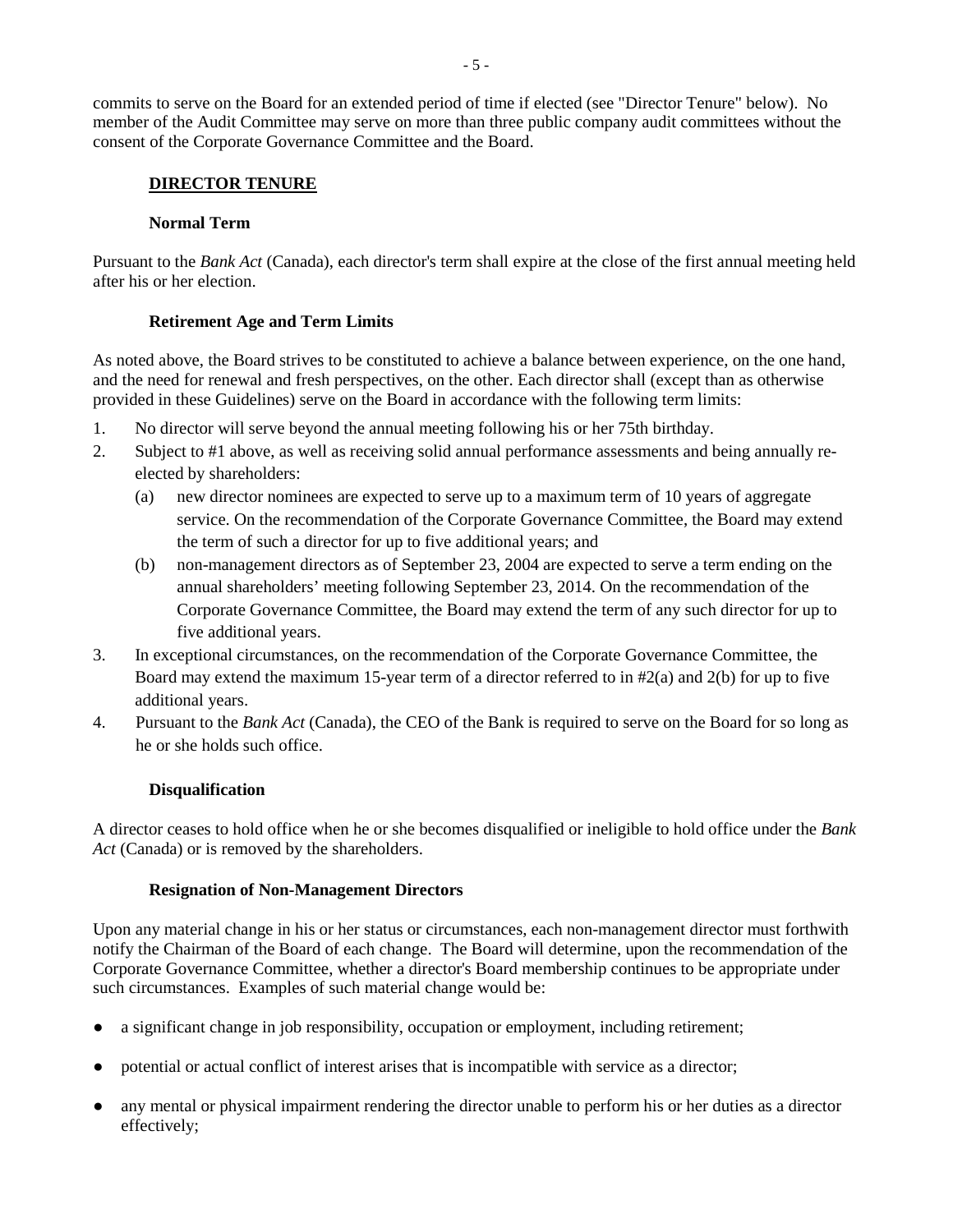- any loan from the Bank to the director becoming not in good standing;
- becoming the subject of a charge under a criminal or quasi criminal statute in Canada or elsewhere;
- becoming the subject of investigation by a duly constituted branch, agency or commission of the federal or a provincial government of Canada or elsewhere, in connection with any conduct involving illegal or immoral activity; or
- engaging in conduct or activity that could reasonably be construed as likely to materially adversely impact the status or reputation of the Bank.

If the Board determines that a director's Board membership would not continue to be appropriate in the circumstances, the director shall forthwith tender his or her resignation to the Chairman of the Board.

# **Resignation of Management Directors**

Any executive officer of the Bank who serves on the Board must offer his or her resignation as a director to the Chairman of the Board upon resignation, retirement or removal as an executive officer of the Bank. To assist with the orderly transition of executive functions, the Board will determine, taking into account any recommendation of the Corporate Governance Committee, whether it would be appropriate under the circumstances for such director's Board membership to continue for a further period of up to six months. In exceptional circumstances, the Board may extend, taking into account any recommendation of the Corporate Governance Committee, such director's Board membership for up to a further 18 months (for a maximum total term of two years post-resignation or retirement).

# **FUNCTIONS OF THE BOARD**

# **Board Operations**

The Board meets at least four times per year as required by the *Bank Act* (Canada), as scheduled by the Chairman of the Board in conjunction with the CEO and the Corporate Secretary. For regularly scheduled meetings, an agenda and other documents for consideration are provided to all directors about one week in advance. For special meetings of the Board, best efforts are made to distribute materials to the directors as far in advance as practicable. A supplemental Board package, containing any additional or revised documents for the meeting, is provided to each director at the commencement of each meeting. The Chairman of the Board, in conjunction with the CEO and Corporate Secretary, is responsible for setting the agenda for each Board meeting.

The Board may conduct all or part of any meeting in the absence of management, and the Board includes such a session on the agenda for each meeting. In the event the Board is constituted with one or more nonmanagement non-independent directors, any independent director may request the non-management nonindependent directors to be excluded from any such session, and the Board will conduct at least one such session a year in the absence of management and the non-management non-independent directors.

# **Committee Composition**

The Board currently has four Committees: the Corporate Governance Committee, the Human Resources Committee, the Risk Committee and the Audit Committee. Each Committee operates under a written Charter that sets out its responsibilities and composition requirements. Each independent Board member should serve on at least one Committee each year.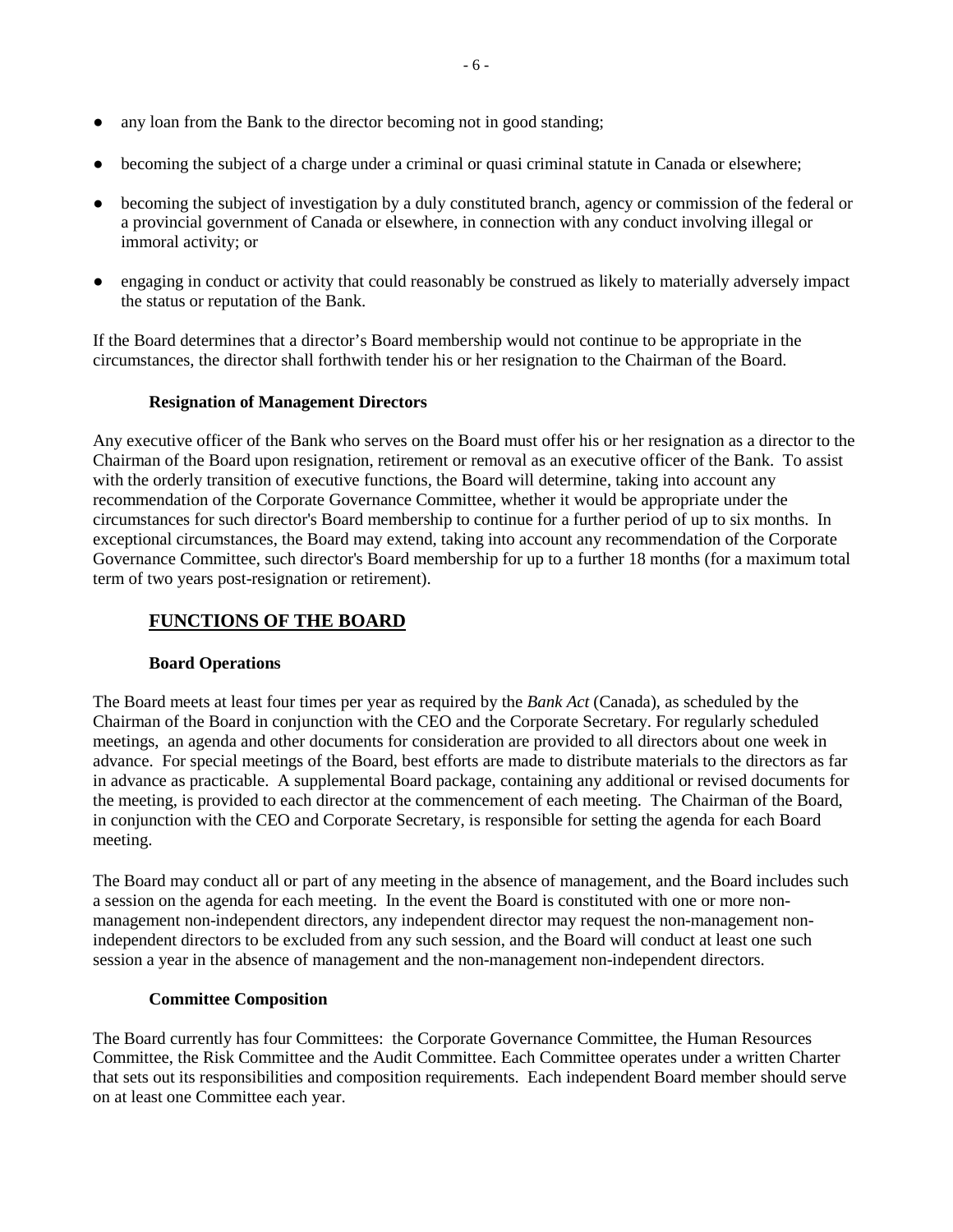All Committees are comprised solely of independent directors under the Bank's Director Independence Policy. A majority of Audit Committee members must be unaffiliated with the Bank pursuant to the *Bank Act*  (Canada).

The Corporate Governance Committee recommends the composition of each Committee. All Committees are composed of directors of the Bank who satisfy all applicable regulatory requirements in respect of such Committee. The Board approves the composition of Committees and has the power to remove members in accordance with applicable rules and regulations, and any other relevant considerations.

In determining appropriate membership on Committees, the Corporate Governance Committee tries to strike a balance between having members with adequate experience and expertise on the Committee and rotating membership to bring in new ideas and insights.

Subject to regulatory requirements and to the Charter of each Committee, any independent Board member may act as an alternate for an absent Committee member. In cases of necessary absences, to ensure that a quorum is always available for a particular Committee meeting, the Corporate Secretary will solicit alternates from among the Board.

# **Committee Operations**

Each Committee meets a minimum number of times per year, as set out in their respective Charters. The Chair of each Committee, in conjunction with the senior business executive assigned by the CEO to assist the Committee, and the Corporate Secretary , sets Committee meeting agendas and effectively conducts the administrative affairs of the Committee, including reviewing the information provided to the Committee to confirm it is appropriately detailed to allow for preparation for meaningful discussion and decision making at Committee meetings.

Each Committee may conduct all or part of any meeting in the absence of management, and each Committee includes such sessions on its meeting agendas.

All non-management directors who are not members of a Committee have a standing invitation to attend meetings of the Committee but may not vote. Additionally, each Committee may invite to its meetings any director, member of management of the Bank or such other persons as it deems appropriate in order to carry out its responsibilities. Each Committee may also exclude from its meetings any persons it deems appropriate in order to carry out its responsibilities.

For regularly scheduled meetings, an agenda and other documents for consideration are provided to all Committee members about one week in advance. For special meetings of Committees, best efforts are made to distribute materials to the Committee members as far in advance as practicable. A supplemental package, containing any additional or revised documents for the meeting, is provided to each Committee member at the commencement of each meeting.

The Chair of each Committee reports to the Board following each Committee meeting on material matters arising at such meeting. Minutes of each Committee meeting are made available to the whole Board. In addition, the Committees review their Charters each year to be satisfied that they meet or exceed regulatory and shareholder obligations. The Committees each conduct an annual evaluation to assess their contribution and effectiveness in fulfilling their mandates. Each Committee establishes annual objectives or key goals as a focus for its core responsibilities and activities, and to assist in prioritizing its time and effort throughout the year. The Committees then measure progress in addressing their objectives throughout the year.

Pursuant to their Charters, each Committee has the authority to conduct any investigation and access any officer, employee or agent of the Bank appropriate to fulfilling its responsibilities. Each Committee has the authority to engage independent advisors, paid for by the Bank, to provide expert advice.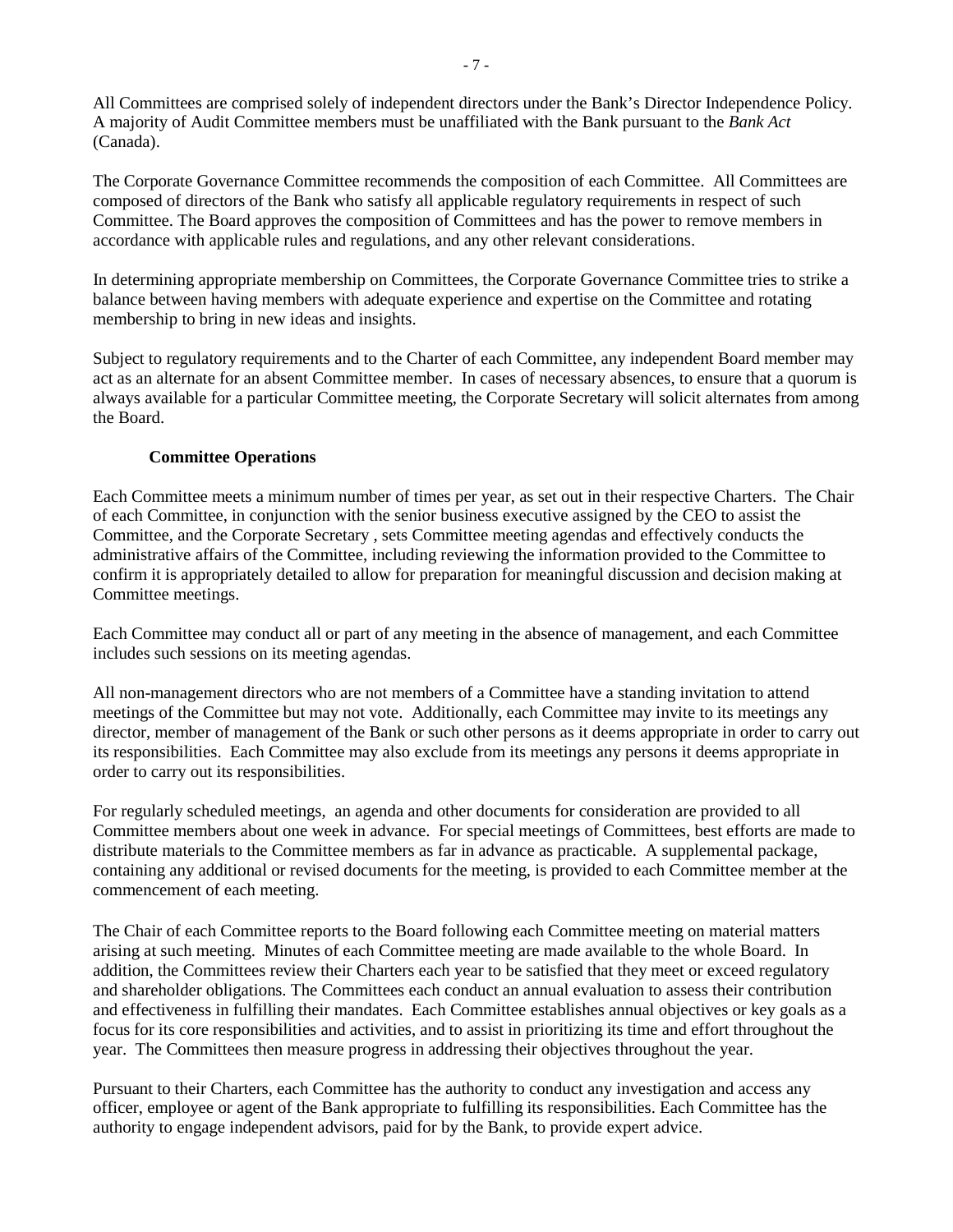# **Committee Chairs**

The main responsibilities of the Chair of each Committee are set out in the Charter for Committee Chairs and the Charters of the respective Committees. Every Committee Chair shall be independent.

The Chairs of the Audit Committee, Risk Committee and Human Resources Committee shall be appointed by the Board upon the recommendation of the Corporate Governance Committee, failing which the members of each such Committee may respectively designate a Chair by majority vote.

The term of the Chairs of such Committees shall be five years. Upon the recommendation of the Corporate Governance Committee, acceptance by the incumbent Committee Chair, and agreement by the Board, the term of a Chair of any such Committee may be extended for an additional period of up to three years (plus such additional period to allow for an orderly transition of Chair duties, typically following the annual meeting closest to such three year period). No director is to be appointed Chair of any Committee if his or her scheduled retirement or term limit retirement date would preclude him or her from serving as Chair for the full five-year term, provided that for such purposes the Board would be entitled to assume that any required extension would be made in accordance with the provisions of "Director Tenure" above. The Board, on the recommendation of the Corporate Governance Committee, could also approve an extension of term in accordance with the provisions of "Director Tenure" above, in order to accommodate a term as Committee Chair.

The Board shall consider and if appropriate approve the appointment of each Committee Chair, except the Corporate Governance Committee which, pursuant to its Charter, is to be chaired by the Chairman of the Board of the Bank. In considering Committee composition, the Corporate Governance Committee regularly reviews Committee Chair succession.

# **DIRECTOR ORIENTATION AND EDUCATION**

The Bank provides comprehensive educational sessions to orient new directors. At these sessions, the CEO and other members of the Bank's executive management team present and answer questions on how the Bank is managed, its business and control functions, strategic direction, capital management, finance, human resources, information technology, regulatory environment, directors' responsibilities, and the significant issues and key risks the Bank faces. New directors also meet with the CEO, the Chairman, and the Chair(s) of the Committee(s) the director has been appointed to. All new directors are also provided with a tailored Director's Orientation Manual.

The Corporate Governance Committee oversees continuing education for directors and serves as a resource for ongoing education about directors' duties and responsibilities. It satisfies itself that prospective candidates fully understand the role of the Board and its Committees and the contribution expected of individual directors.

Directors have complete access to the Bank's management in order to become and remain informed about the business of the Bank, including the regulatory environment in which the Bank operates, and for any other purposes that may be helpful to the Board and its Committees in fulfilling their responsibilities.

In addition, presentations are regularly made to the Board or a Committee on different aspects of the Bank's operations, and periodically made on topical areas to assist directors in fulfilling their responsibilities.

# **DIRECTOR COMPENSATION**

The Corporate Governance Committee is responsible for reviewing director compensation, at least annually, and satisfying itself that it is competitive in the marketplace and aligns directors' and shareholders' interests. The Board determines the adequacy and form of director compensation based on the recommendation of the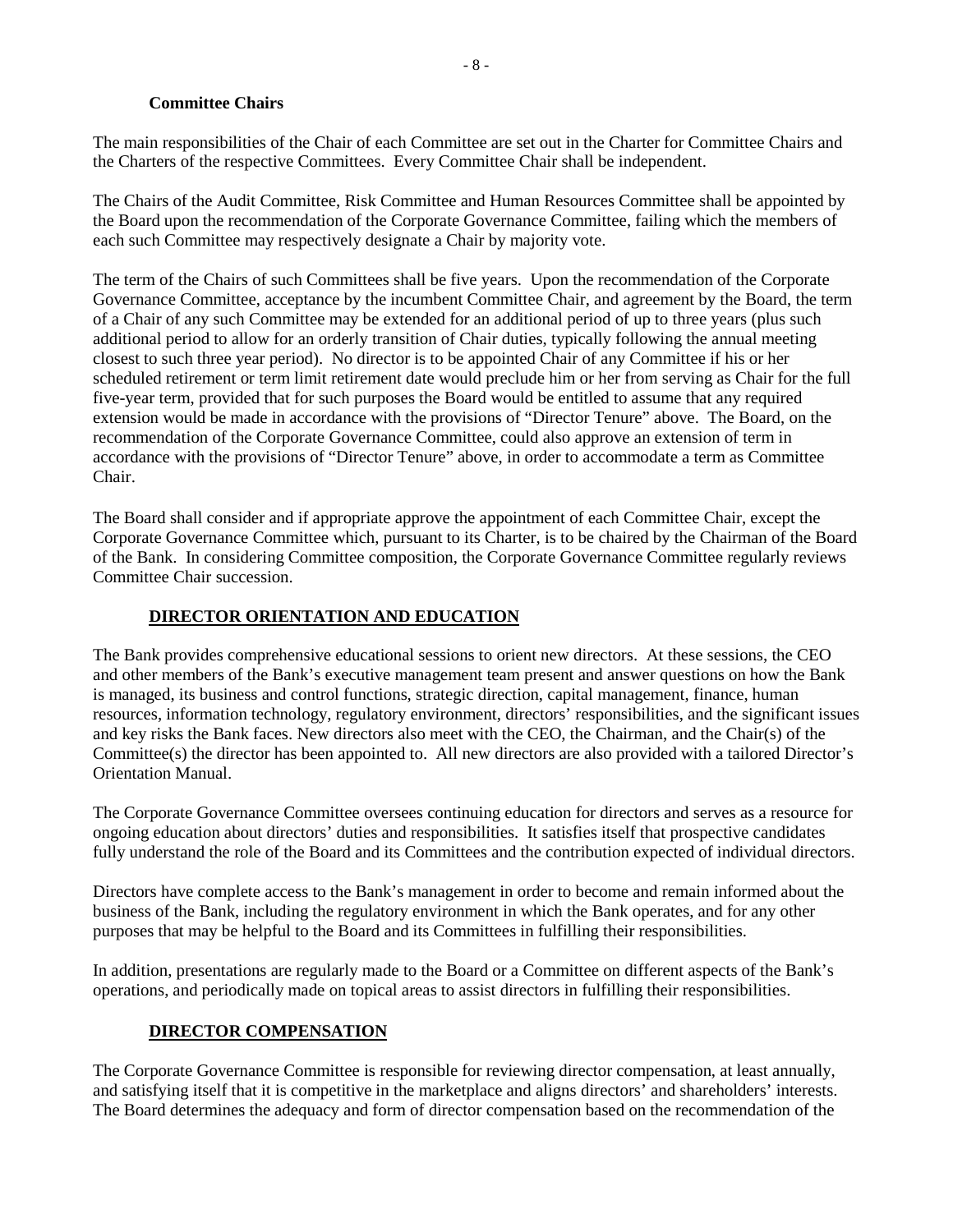Corporate Governance Committee. Non-management directors, including the Chairman of the Board, are expected to acquire common shares or equivalents of the Bank with a value equivalent to at least six times their respective annual cash retainer. Directors have five years from their respective first election date to meet the share ownership requirement. A minimum of 60% of the annual fees (excluding any equity grant) payable to a director must be received in the form of deferred share units or common shares until the share ownership requirement has been met. Directors who are also management of the Bank are not compensated in their capacity as directors and are subject to separate, higher share ownership requirements.

# **BOARD FEEDBACK PROCESS**

The Board shall annually evaluate the effectiveness of the Board and its Chairman, its Committees and their Chairs, and individual directors (both peer and self evaluation). The annual feedback process is facilitated by the Corporate Governance Committee. The annual Chairman of the Board evaluation is led by the Chair of the Human Resources Committee. The Board's approach to the feedback process is meant to be constructive and to see that the right programs are in place for continuously improving directors' skills and Board functioning and effectiveness.

# **CEO POSITION DESCRIPTION AND EVALUATION**

The Human Resources Committee annually reviews and approves the CEO's Position Description; and recommends to the Board for its approval the corporate goals and objectives for which the CEO is responsible (which include all performance indicators and key milestones relevant to the CEO's compensation). The Board and Human Resources Committee monitor the CEO's performance relative to these goals and objectives. The Human Resources Committee is also responsible for evaluating the CEO's performance at least annually. The Chairman of the Board leads the formal evaluation process. The Chairman of the Board, together with the Chair of the Human Resources Committee, leads a discussion of the results with the Human Resources Committee and then with the Board (with the CEO absent). Subsequently, the Chairman of the Board and the Chair of the Human Resources Committee together meet with the CEO to provide feedback.

# **SUCCESSION PLANNING**

The Board and Human Resources Committee are responsible for succession planning for the senior leadership of the Bank and for overseeing the Bank's talent management strategy. This includes identifying potential succession candidates for the CEO; satisfying themselves that the senior leadership team is identifying potential succession candidates for other key executive roles; and monitoring development plans for those identified as well as fostering management depth by rigorously assessing candidates for other senior positions.

# **ESTABLISH AND MONITOR STANDARDS OF BUSINESS CONDUCT AND ETHICAL BEHAVIOUR**

As a responsible business enterprise and corporate citizen, the Bank is committed to conducting its affairs to the highest standards of ethics, integrity, honesty, fairness and professionalism at all times. While reaching business goals is critical to the Bank's success, equally important is how the Bank achieves them. The Board has adopted the Code of Conduct and Ethics (the "Code"), on the recommendation of the Corporate Governance Committee, which applies at all levels of the organization, from major decisions made by the Board to day-to-day business transactions.

The Code establishes the standards that govern the way employees and directors deal with each other, the Bank's shareholders, customers, governments, regulators, suppliers, competitors, the media and the public at large.Within this framework, employees and directors are expected to exercise good judgment and be accountable for their actions. The Anti-Bribery and Anti-Corruption Policy supplements the Code's anticorruption principles and standards. Compliance with the Code is a term and condition of employment for all